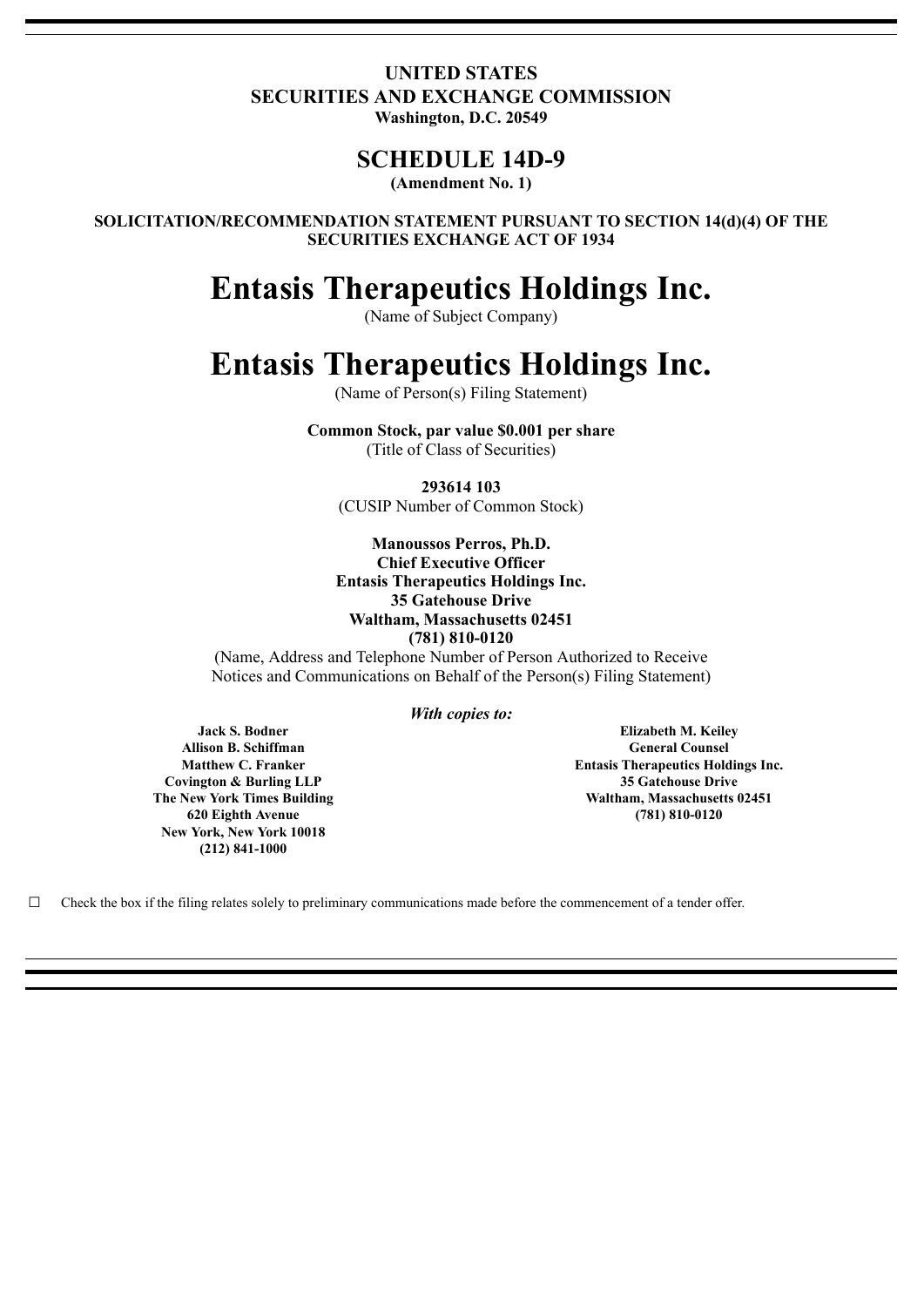#### **Purpose of Amendment**

This Amendment No. 1 (this "*Amendment*") amends and supplements the Solicitation/Recommendation Statement on Schedule 14D-9 of Entasis Therapeutics Holdings Inc., a Delaware corporation ("*Entasis*" or the "*Company*") filed with the Securities and Exchange Commission (the "*SEC*") on June 7, 2022 (the "*Schedule 14D-9*"). The Schedule 14D-9 relates to the tender offer by Innoviva Merger Sub, Inc., a Delaware corporation ("*Merger Sub*"), and a wholly owned subsidiary of Innoviva, Inc., a Delaware corporation ("*Innoviva*"), as disclosed in a Tender Offer Statement on Schedule TO, as amended and supplemented, filed initially by Innoviva and Merger Sub with the SEC on June 7, 2022 and amended on June 17, 2022, for Merger Sub to purchase all of the outstanding shares of the Company's common stock, par value \$0.001 per share (the "*Shares*") at a price per Share equal to \$2.20 in cash on the terms and subject to the conditions set forth in the Offer to Purchase (together with any amendments or supplements thereto, the "*Offer to Purchase*"), dated June 7, 2022 and supplemented on June 17, 2022, and in the related Letter of Transmittal.

Except as otherwise set forth below, the information set forth in the Schedule 14D-9 remains unchanged and is incorporated by reference as relevant to the items in this Amendment. Capitalized terms used and not defined herein shall have the meanings given to such terms in the Schedule 14D-9. This Amendment is being filed to reflect certain updates as reflected below.

#### **Item 3. Past Contracts, Transactions, Negotiations and Agreements**

The first sentence of the first paragraph under the heading "*Item 3. Past Contracts, Transactions, Negotiations and Agreements— Arrangements between the Company, Innoviva and Certain of its Affiliates—Tender and Support Agreements*" in the Schedule 14D-9 is hereby amended and restated in its entirety and a second sentence is hereby added, each of which is set forth as follows:

"In connection with entering into the Merger Agreement, Innoviva and Merger Sub entered into Tender and Support Agreements (as they may be amended from time to time, the "Support Agreements"), dated as of May 23, 2022, with TPG GP A, LLC and with four of the Company's directors, David Meek, Heather Berger, Ph.D., Howard Mayer, M.D. and David Hastings (each, a "Supporting Stockholder" and, collectively, the "Supporting Stockholders"). The Supporting Stockholders collectively own approximately 2.32% of the outstanding Shares as of June 3, 2022."

#### **Item 4. The Solicitation or Recommendation.**

The first sentence of under the heading "*Item 4. The Solicitation or Recommendation—Reasons for the Recommendation of the Entasis Board; Fairness of the Offer and the Merger*" in the Schedule 14D-9 is hereby amended and restated in its entirety as follows:

"Each of the Special Transactions Committee and the Entasis Board believes that, based on its consideration of the factors relating to the substantive and procedural fairness, the Offer and the Merger are fair to, and in the best interests of, the Company's unaffiliated stockholders."

The bullet point titled "*Majority of the Minority Stockholder Tender Required"* under the heading "*Item 4. The Solicitation or Recommendation—Reasons for the Recommendation of the Entasis Board; Fairness of the Offer and the Merger*" in the Schedule 14D-9 is hereby amended and restated in its entirety as follows:

• "*Majority of the Minority Stockholder Tender Required*. Consummation of the Offer is conditioned upon the tender by a majority of the holders of Shares other than Innoviva, Merger Sub, their respective affiliates and Manos Perros, the President and Chief Executive Officer of the Company. This Minimum Condition may not be waived. Although the Minimum Condition does not require approval of at least a majority of the Shares held by the Company's unaffiliated stockholders, in evaluating the Minimum Condition, the Special Transactions Committee and the Entasis Board considered the holdings of the Company's directors and executive officers, other than Dr. Perros, to be *de minimis* and that the interests of such persons were not meaningfully different than those of the Company's unaffiliated stockholders and, as a consequence, did not need to be excluded from the Minimum Condition in order for the Offer and the Merger to be fair to the Company's unaffiliated stockholders. In light of Dr. Perros' significantly greater beneficial ownership interest in the Shares and his potential post-Merger compensatory arrangements described elsewhere herein, including the non-competition and legal fee reimbursement arrangements described in "*Item 3. Past Contracts, Transaction, Negotiations and Agreements—Arrangements with the Company's Directors and Executive Of icers*," the Special Transactions Committee and the Entasis Board determined to exclude the tender of Dr. Perros' Shares from the Minimum Condition. In choosing whether to tender their Shares, the Company's unaffiliated stockholders have the ability to express whether they approve of the Offer and the Merger."

The following bullet point is hereby added under the paragraph that begins "Among the factors that the Entasis Board considered in its evaluation of the Merger Agreement, the Offer and the Merger are the following risks:" under the heading "*Item 4. The Solicitation or Recommendation—Reasons for the Recommendation of the Entasis Board; Fairness of the Offer and the Merger*" in the Schedule 14D-9: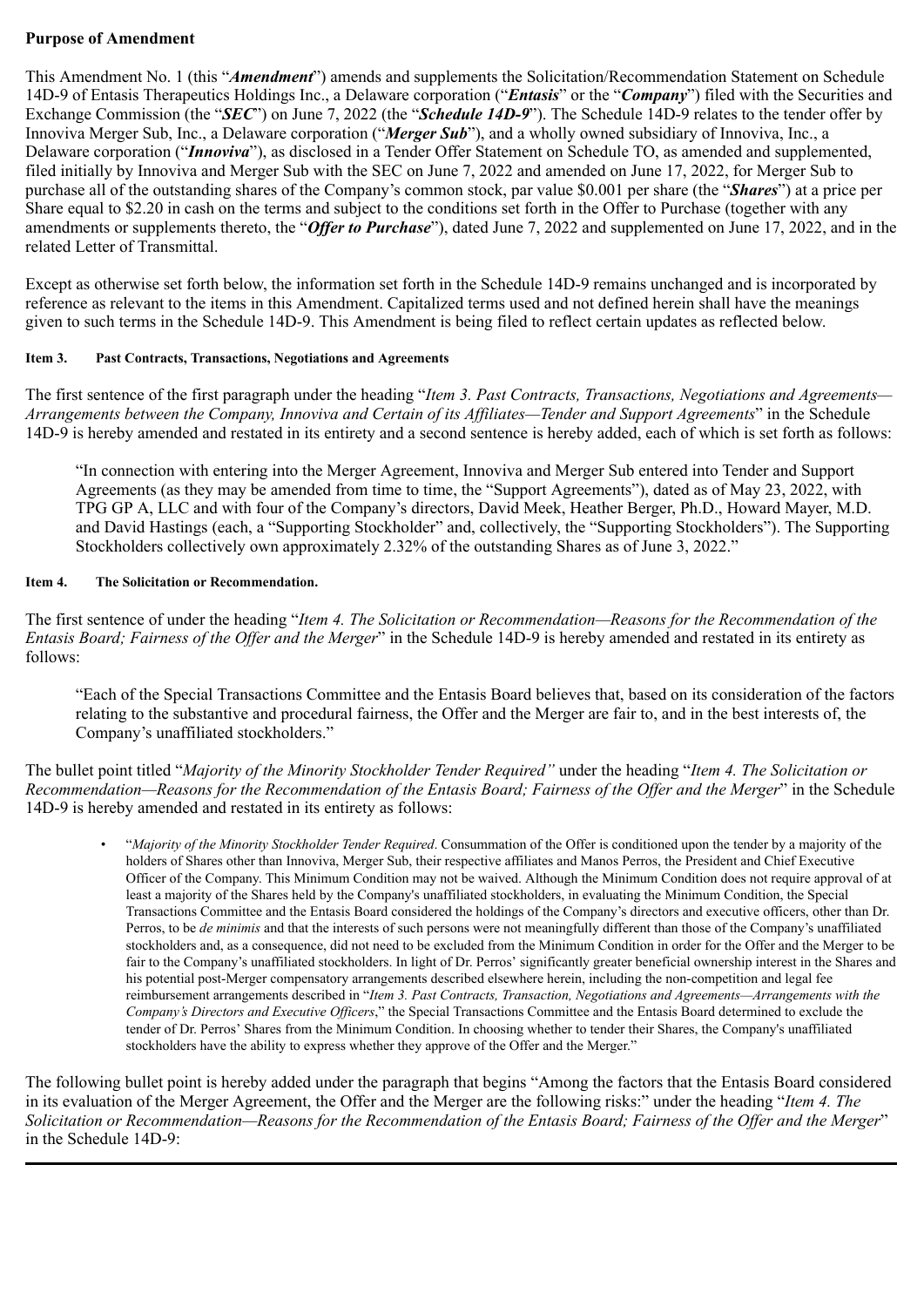• "*No Stockholder Approval Required*. Because the Merger will be consummated following a tender offer in accordance with Section 251(h) of the DGCL, no stockholder vote or consent will be necessary to effect the Merger. The Merger cannot be consummated pursuant to Section 251(h) unless the Offer is consummated. As discussed above in the bullet titled "—*Majority of the Minority Stockholder Tender Required,*" consummation of the Offer is conditioned on achievement of the Minimum Condition, which cannot be waived."

The second-to-last paragraph under the heading "*Item 4. The Solicitation or Recommendation—Reasons for the Recommendation of the Entasis Board; Fairness of the Offer and the Merger*" in the Schedule 14D-9 is hereby amended and restated in its entirety as follows:

"The Special Transactions Committee and the Entasis Board did not appraise the assets of the Company to determine the liquidation value for the stockholders (other than the Excluded Holders) in view of the fact that Innoviva owns a majority of the Shares and desires for the Company to continue to conduct its business. Further, the Special Transactions Committee and the Entasis Board did not consider net book value, which is an accounting concept, for purposes of determining the fairness of the Offer Price to the Company's stockholders (other than the Excluded Holders), because (i) net book value does not take into account the prospects of the Company or trends or business risks inherent in its industry and (ii) the Offer Price is \$2.20 per Share compared to the Company's net book value of approximately \$0.65 per Share as of December 31, 2021 and approximately \$0.35 per Share as of March 31, 2022. The Special Transactions Committee and the Entasis Board did not separately consider the Company's going concern value as they believe that such value is adequately reflected in the various analyses summarized under "—Opinion of MTS Securities, LLC" below that they considered in making their determination. Other than as described above, the Special Transactions Committee and the Entasis Board did not separately consider the purchase prices paid for Shares by the Company and affiliates in the past two years because the Company has not repurchased, nor has any affiliate (other than Innoviva as described herein) purchased, Shares during such time period. For information regarding the Share prices of outstanding equity awards granted to the Company's directors and executive officers, please refer the section entitled "*Item 3. Past Contracts, Transaction, Negotiations and Agreements—Arrangements with the Company's Directors and Executive Officers—Effect of the Offer and the Merger on Company Equity Awards*." Except as discussed under "—Background of the Offer and the Merger" above, the Company is not aware of any firm offers made by any persons not affiliated with the Company during the past two years with respect to (a) the merger or consolidation of the Company with or into another company, or vice versa, (b) the sale or other transfer of all or any substantial part of the assets of the Company or (c) a purchase of the Company's securities that would enable the holder to exercise control of the Company."

The eighth paragraph under the heading *"Item 4. The Solicitation or Recommendation—Certain Prospective Financial Information"* in the Schedule 14D-9 is hereby replaced in its entirety with the following:

"The following tables present the Projections."

The fourth paragraph *"Item 4. The Solicitation or Recommendation—Certain Prospective Financial Information"* in the Schedule 14D-9 is hereby replaced in its entirety with the following:

"The Projections, while presented with numerical specificity, necessarily were based on numerous variables and assumptions that are inherently uncertain and many of which are beyond the Company's control. Because the Projections cover multiple years, by its nature, this information becomes subject to greater uncertainty with each successive year. The assumptions upon which the Projections were based necessarily involve judgments with respect to, among other things, development timelines, likelihood of clinical success, product pricing, market uptake, reimbursement and potential competition, all of which are difficult or impossible to predict accurately and many of which are beyond the Company's control. The Projections also reflect assumptions as to certain business decisions and transactions that are subject to change and may not occur, at all or on the terms assumed. In particular, at the direction of Entasis, MTS Securities conducted certain sensitivity analyses in connection with this discounted cash flow analysis using the following assumptions: (i) 95% cumulative regulatory probability of success for SUL-DUR sales and milestones, (ii) 66% cumulative regulatory probability of success for Zoliflodacin, (iii) U.S. net sales of SUL-DUR based on 27,000 carbapenem-resistant Acinetobacter cases per year with 60% peak market share, (iv) U.S. net sales of Zoliflodacin based on 1.425 million uncomplicated gonorrhea cases per year with 20% peak market share, (v) commercial launch for both SUL-DUR and Zoliflodacin in 2025 by partners, (vi) U.S. SUL-DUR and zoliflodacin upfront payments, milestones and royalties based on comparable transactions and U.S. net sales estimates, and (vii) estimated milestones/royalties owed to Entasis through its partnership with Zai Lab, as provided by Entasis' management, discounted back to June 30, 2022, and based upon a weighted average cost of capital range of 18% to 20%, reflecting estimates of Entasis' weighted average cost of capital, based upon MTS Securities' analysis of the cost of capital for Entasis' publicly traded comparable companies described above. Important factors that may affect actual results and result in the Projections not being achieved include, but are not limited to: the timing of and the Company's ability to file, obtain and maintain its planned regulatory filings; the clinical utility of the Company's product candidates and their potential advantages compared to other treatments; the Company's ability to establish and maintain collaborations and to recognize the potential benefits of such collaborations; the Company's intellectual property position and the duration of its patent rights; the Company's estimates regarding anticipated operating losses; and other risk factors described in the Company's Annual Report on Form 10-K for the fiscal year ended December 31, 2021, subsequent Quarterly Report on Form 10-Q and Current Reports on Form 8-K, as well as the section entitled "Forward-Looking Statements" in this Schedule 14D-9. In addition, the Projections may be affected by the Company's ability to achieve strategic goals, objectives and targets over the applicable period."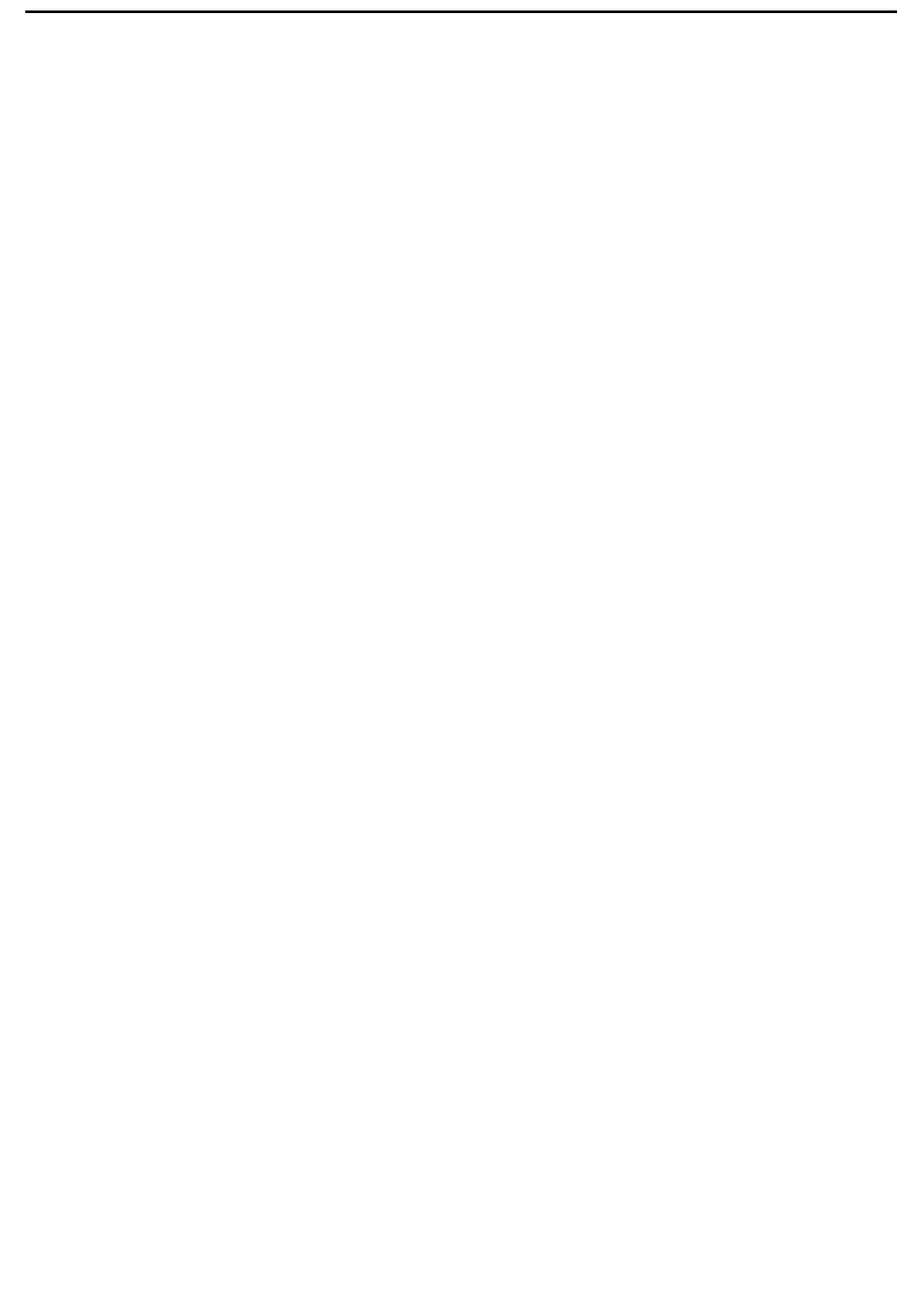#### **Item 8. Additional Information.**

The following is hereby added as a second paragraph under the heading "*Item 8. Additional Information—Rule 13e-3"* in the Schedule 14D-9:

"As described in the Offer to Purchase, Innoviva intends and will cause Entasis to (i) delist the Shares from Nasdaq immediately following the consummation of the Merger and (ii) terminate the registration of the Shares under the Exchange Act as soon after consummation of the Merger as the requirements for termination of registration are met."

The following is hereby added as a subsection following the paragraph under the heading "*Item 8. Additional Information— Stockholder Approval of the Merger Not Required*":

#### "**Litigation Related to the Offer and the Merger.**

On June 10, 2022, Kimel Robinson, a putative stockholder of the Company, filed suit against the Company and its directors and Chief Executive Officer in the United States District Court for the Southern District of New York. The complaint alleges that the Company and the individual defendants violated the federal securities laws by making or permitting misrepresentations and/or omissions in the Schedule 14D-9. The complaint seeks a variety of relief, including an injunction against the Offer, an order rescinding the Offer if it is consummated or awarding rescissory damages, and attorneys' fees and costs.

On June 16, 2022, Patrick Plumley, a putative stockholder of the Company, filed suit against the Company and its directors and Chief Executive Officer in the United States District Court for the District of Delaware. The complaint alleges that the Company and the individual defendants violated the federal securities laws by making or permitting misrepresentations and/or omissions in the Schedule 14D-9. The complaint seeks a variety of relief, including an injunction against the Offer, an order rescinding the Offer if it is consummated or awarding rescissory damages, an order directing the individual defendants to file a Schedule 14D-9 that does not contain untrue statements of material fact, and attorneys' fees and costs."